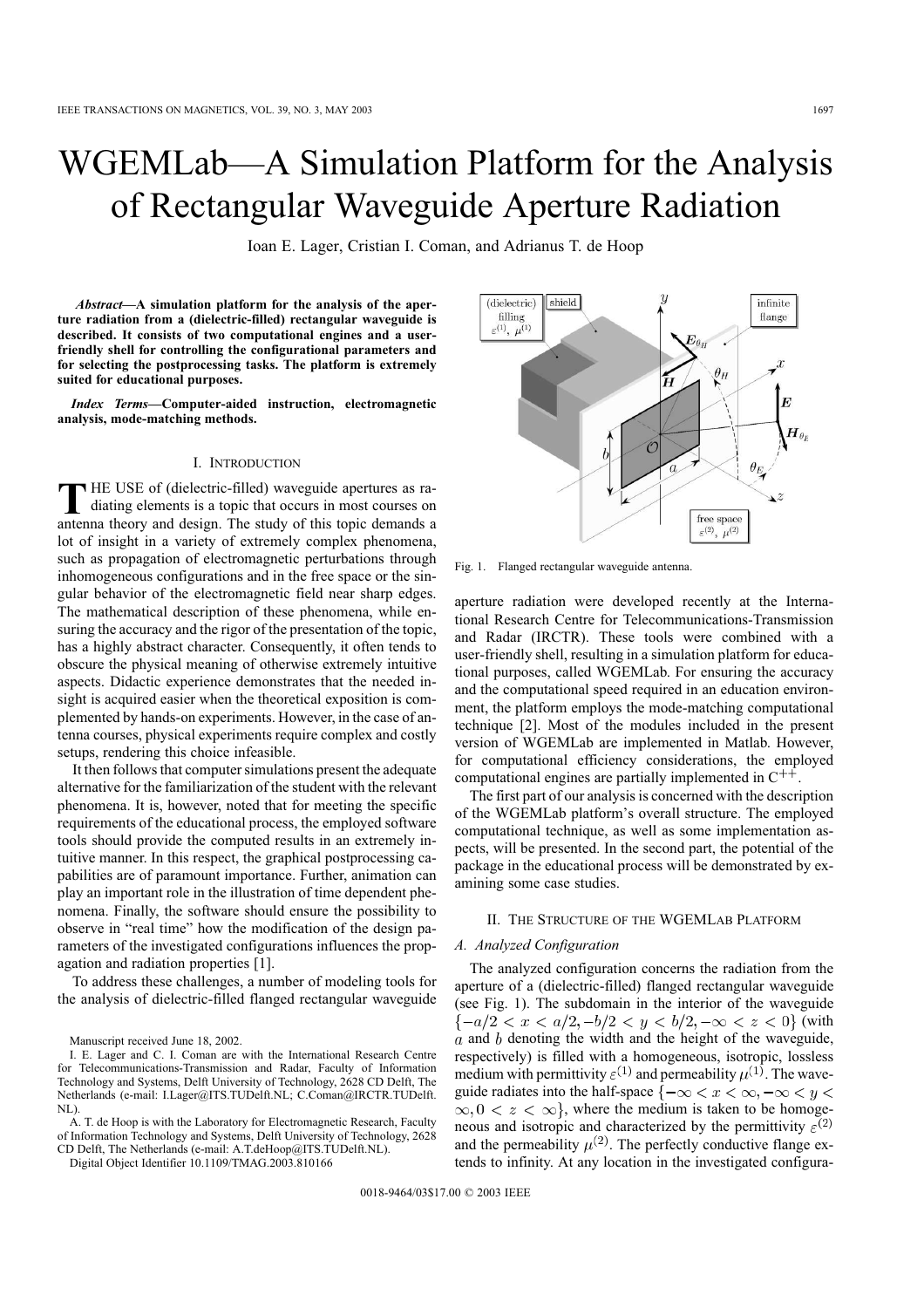tion, the electromagnetic field's state is described, in the time Laplace domain, by the electric field strength  $\hat{E}(\mathbf{r}, j\omega)$  and by the magnetic field strength  $\hat{H}(\mathbf{r},j\omega)$  (with  $\mathbf{r} = x\mathbf{i}_x + y\mathbf{i}_y + z\mathbf{i}_z$ denoting the position vector,  $j = \sqrt{-1}$  and  $\omega \ge 0$  denoting the angular frequency). The rectangular waveguide is excited by means of a  $TE_{10}$ - mode of unit amplitude.

# *B. Employed Computational Technique*

A key aspect concerning the radiation from waveguide apertures is the efficient and accurate modeling of the field behavior in the vicinity of the aperture. This aspect becomes even more critical when, in view of reducing the physical size of the aperture, the permittivity of the filling of the waveguide is taken to be very high [3]. For modeling the field behavior, both numerical techniques (for example, the finite-difference (FD) or finite-element (FE) methods) and (semi-)analytic ones were proposed.

Standard numerical techniques, such as FD or FE, allow the investigation of extremely complex configurations. Nevertheless, the accuracy of the computed results depends on the employed discretization. Furthermore, these results are sensitive to the (artificial) absorbing boundary conditions employed at the boundary of the domain of computation, that is necessarily of bounded support. These aspects conflict with the demands for flexibility, accuracy and, most of all, computational speed raised by the educational process. It then follows that other techniques (preferably, devoid of any kind of mesh) that suit better the highly regular character of the investigated configuration should be called upon.

Based on the arguments above, the computational engines of the WGEMLab simulation platform implement different versions of the (semi-analytic) *mode-matching technique*. It should be noted that, standardly, this method is applied to guided fields [2]. For tackling the examined electromagnetic problem, in which the radiation into the free space plays a key role, the following choices were made.

- The modal expansion of the field in the interior of the waveguide is matched to a spatial Fourier representation of the field in free space [4] (hereafter referred to as the *MM-F technique*).
- The modal expansion of the field in the interior of the waveguide is matched to a Green's function representation of the field in free space [3] (hereafter referred to as the *MM-G technique*).

The following options are available in the current version of the WGEMLab software package.

- 1) The two-dimensional (2-D) analysis of two *parallel-plate* waveguides of widths  $a$  and  $b$  (see Fig. 1), corresponding to the  $E$  and  $H$  polarizations, respectively. This analysis is representative for the behavior of the electromagnetic field along the waveguide's symmetry planes  $\{y = 0\}$ and  $\{x = 0\}$ , respectively. The field quantities that are of relevance in this case are  $\hat{E}_y(\mathbf{r}', j\omega)$ ,  $\hat{H}_x(\mathbf{r}', j\omega)$  and  $\hat{H}_z(\mathbf{r}',j\omega)$  (with  $\mathbf{r}' = x\mathbf{i}_x + z\mathbf{i}_z$ ) for E polarization and  $\hat{E_y}(\mathbf{r}'', j\omega)$ ,  $\hat{E_z}(\mathbf{r}'', j\omega)$  and  $\hat{H_x}(\mathbf{r}'', j\omega)$  (with  $\mathbf{r}'' =$  $y\dot{i}_y + z\dot{i}_z$  for H polarization. The MM-F technique is employed.
- 2) The full three-dimensional (3-D) analysis of a rectangular waveguide. The MM-G technique is employed.



Fig. 2. The user interface.

## *C. The Architecture of the WGEMLab Simulation Platform*

The WGEMLab simulation platform consists of *two separate computational engines* that perform the 2-D and 3-D analyses mentioned above. Each computational engine is complemented by an extended set of (graphic) postprocessing options. The options implemented in the current version of the WGEMLab simulation platform include the following.

*2-D Analysis (The MM-F Computational Engine):*

- computation of typical antenna parameters (gain, directivity, radiation pattern);
- surface/filled contour representations of the field inside the waveguide and in the near-field region;
- animated surface/filled contour representations of the field inside the waveguide and in the near-field region;
- spectral diagram of the antenna's radiation properties over a user-specified frequency range;
- *3-D Analysis (The MM-G Computational Engine):*
- computation of the mutual coupling between the computed modes [3];
- computation of typical (circuital) antenna parameters;
- volume representations of the field inside the waveguide and in the near-field region; the representations include iso-surfaces and can make use of transparency; the value of the field quantities can be inspected along user-specified surfaces and lines and at user-specified locations.

The two computational engines are merged under *a common graphic user interface* (GUI) (see Fig. 2) that facilitates the setting up of the investigated configurations, the control of the design and functional parameters, and the selection of (graphic) postprocessing tasks.

The package, as a whole, is designed to run under the Matlab environment. However, for reducing the run times, the MM-F computational engine is delivered as a directly executable program (implemented in  $C^{++}$ ) that calls the Matlab engine, only, for graphic postprocessing purposes. Consequently, the MM-F engine can also be employed as a standalone application.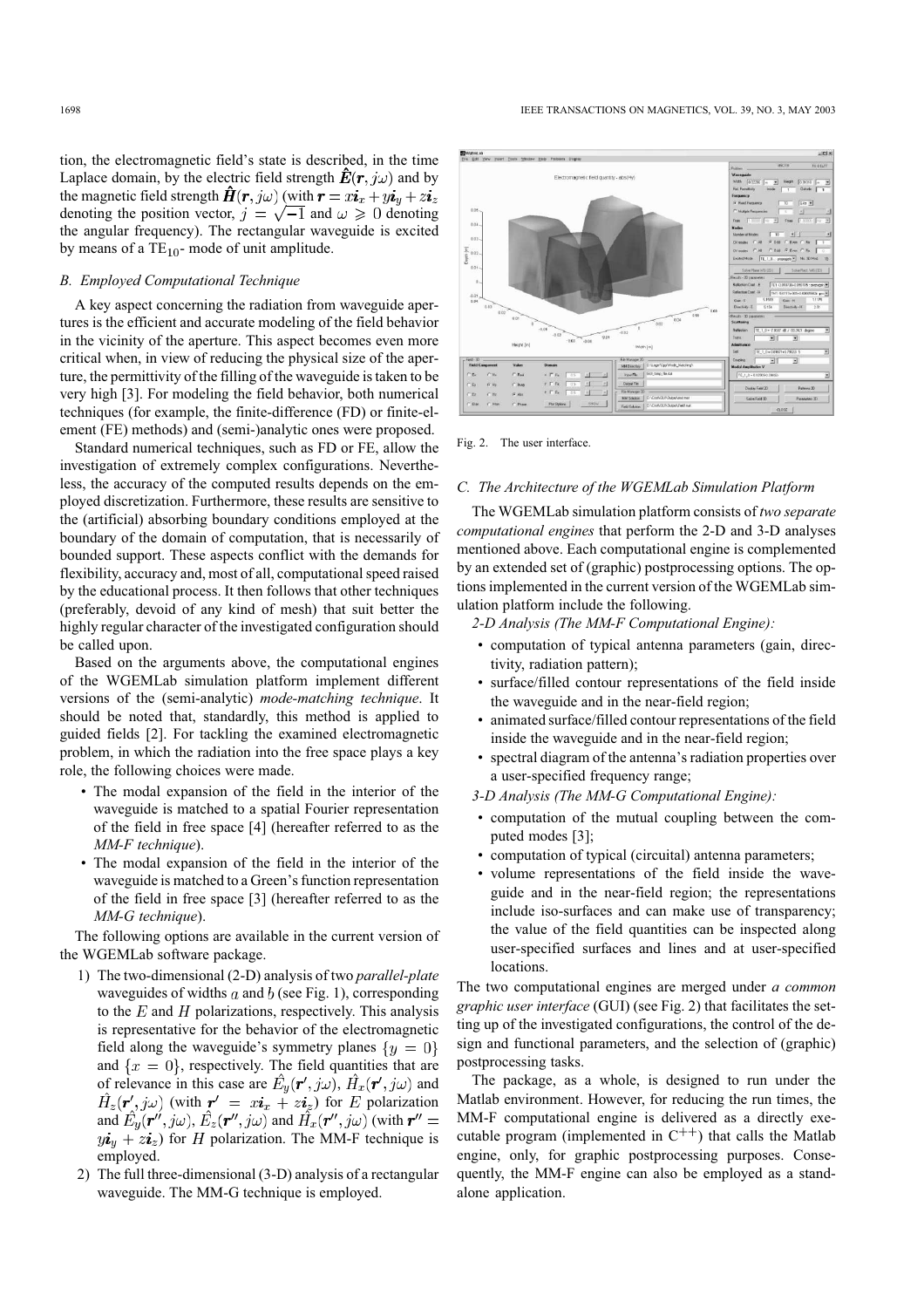# III. SUGGESTIONS FOR THE CLASSROOM

The possibilities of using the WGEMLab simulation platform in the educational process are demonstrated by examining some case studies. Note that throughout these analyses, dimensions will be given in meters.

# *A. Proposed Case Studies*

The following field problems are proposed.

- 1) The 2-D analysis of two parallel-plate empty waveguides of widths 0.02 m, corresponding to the  $E$  and  $H$  polarizations, respectively. The results are computed for:
	- a *fixed frequency*  $f = 7.5098$  GHz (marginally exceeding the cutoff frequency of the first  $E$  polarized, propagating mode); the field quantities are computed using 50 modes for both the  $E$  and the  $H$ polarization;
	- a *frequency range*  $f = 7.51, \ldots, 40$  GHz, sampled at 800 equidistant frequencies; the field quantities are computed using 10 modes for both the  $E$  and the  $H$  polarization.
- 2) The 3-D analysis of a WR90 rectangular waveguide of dimensions  $a = 0.02286$  m and  $b = 0.01016$  m. The results are computed for a *fixed frequency*  $f = 10.5$  GHz and the field quantities are computed using  $24$   $TE$  and  $TM$  modes.
- 3) The 3-D spectral analysis of a WR90 rectangular waveguide and of a filled variant of it, the filling having the relative permittivity  $\varepsilon_r^{(1)} = 4$  and the relative permeability  $\mu_r^{(1)} = 1$ . The frequency ranges are chosen in both cases such that the ill matching of the waveguide to free space close to the cutoff frequencies to be demonstrated.

In all cases, the waveguide is assumed to be excited by a  $TE_{10}$ mode of unit amplitude (in the case of the 2-D analysis, this corresponds to an exciting  $E$  and an exciting  $H$  polarized  $LSE$ mode of unit amplitude).

# *B. 2-D Analysis of the Rectangular Waveguide*

The computation time required for solving this 2-D electromagnetic problem amounted to 8 s for the fixed frequency problem and to 50 s for the spectral analysis one, on a PentiumIV/1.4 GHz personal computer.

The distribution of the electric field inside the waveguide, in the vicinity of the radiating aperture and in the near-field region is illustrated, for the case of the fixed frequency, in Fig. 3. In Fig.  $3(a)$ , two phenomena that are associated with the waveguide being operated very close to the cutoff frequency are highlighted:

- the ill-matching of the waveguide, reflected in the reduced amplitude of the field at the aperture;
- the very large wavelength of the standing wave inside the waveguide, reflected in an almost flat distribution of the field inside it.

As for the  $H$  polarization analysis, Fig. 3(b) illustrates very well the singular behavior of the field in the vicinity of the edges of the waveguide.

The results concerning the spectral analysis are illustrated by examining the frequency dependence of the antenna's gain



Fig. 3. A 2-D analysis: distribution of  $\Re(\hat{E}_u)$  in the vicinity of the radiating aperture: (a)  $E$  polarization and (b)  $H$  polarization.



Fig. 4. A 2-D analysis: frequency dependence of the antenna's gain.

(see Fig. 4). Note that the transition to the over-moded operation is clearly visible in this figure.

#### *C. 3-D Analysis of the Rectangular Waveguide*

The computation time required for solving this 3-D electromagnetic problem amounted to approximately 20 min on the same PentiumIV/1.4-GHz personal computer. The relatively long run-time is determined, mainly, by the limitations arising from the use of the Matlab environment. It is expected that transferring the computational engine into a directly executable program will drastically increase the computational speed.

The single-frequency analysis of the WR90 rectangular waveguide is intended to illustrate some remarkable features of the field in the vicinity of the radiating aperture. Such features are ignored when, in view of simplifying the exposition of the topic, the distribution of the electromagnetic field at the